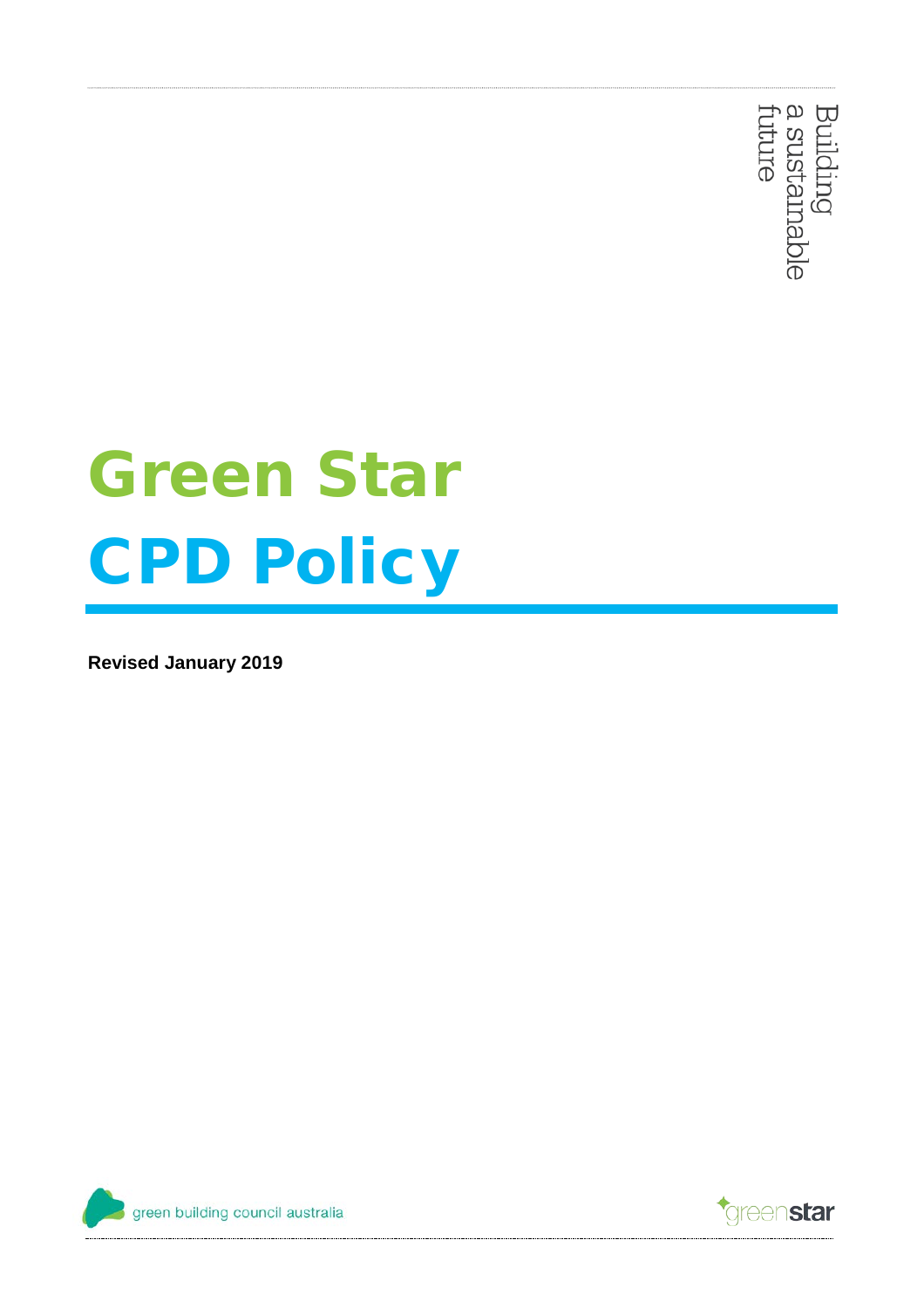# **Contents**

| $\mathbf{1}$ . | <b>CPD Program Overview</b>                                         | 3 |
|----------------|---------------------------------------------------------------------|---|
| 2.             | <b>Definitions</b>                                                  | 3 |
| 3.             | CPD Cycle and Enrolment period                                      | 3 |
| 4.             | <b>Green Star Qualifications</b>                                    | 4 |
| 5.             | Table of annual CPD maintenance requirements for all qualifications | 4 |
| 6.             | Non-Compliance during the CPD enrolment Period                      | 6 |
| 7.             | <b>Special Circumstances</b>                                        | 6 |
| 8.             | Corporate CPD                                                       | 6 |
| 9.             | <b>CPD Enrolment</b>                                                | 7 |
|                | 10. CPD Audits                                                      | 7 |
|                | 11. Recognition of your qualification                               | 7 |

The revised CPD Policy – effective from 1 January 2019. The following provides an update on:

CPD membership renewal and re-enrolment requirements, including late fee (Section 6).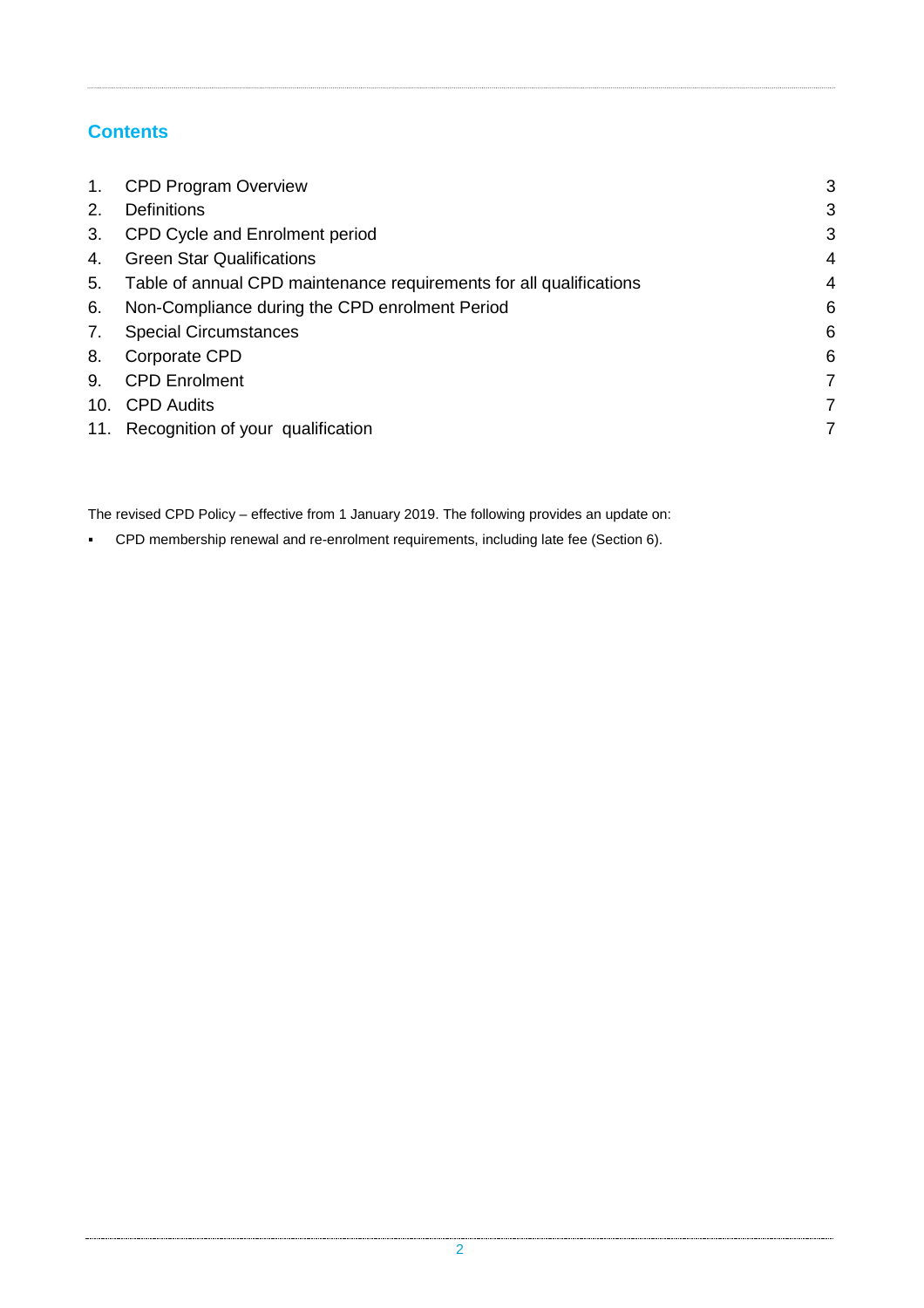#### <span id="page-2-0"></span>**1. CPD PROGRAM OVERVIEW**

The Green Star Continuing Professional Development (CPD) program aims to expand industry professionals' knowledge of the Green Star rating system and provide those working with and delivering Green Star projects with the required skills. The program was developed with the assistance of Green Building Council of Australia (GBCA) members and GBCA Faculty, approved by the GBCA Board in November 2009 and commenced officially on 1 July 2010.

The information in this guide represents current policies for the Green Star CPD program and may be subject to change from time to time.

#### <span id="page-2-1"></span>**2. DEFINITIONS**

**CPD points:** refers to points awarded to GBCA/Green Star and non-GBCA courses, events and activities deemed to be relevant sustainability training by the GBCA.

**GSA:** Green Star Associate.

**GSAP:** Green Star Accredited Professional.

**Green Star points:** earned through GBCA courses, events or Green Star projects. GSAs and GSAPs must achieve a minimum number of Green Star points to maintain their CPD accreditation.

**Sustainable Development points:** earned through courses run by external course providers, demonstrating broader sustainability learning. These points are applied for through the CPD Portal.

#### <span id="page-2-2"></span>**3. CPD CYCLE AND ENROLMENT PERIOD**

The annual CPD cycle commences on 1 July and ends on 30 June each year.

#### **3. 1 New enrolments**

- First year of CPD enrolment is included in the foundation course fee and is generated automatically.
- An individual's CPD enrolment period commences on the day GBCA receives payment for the Foundation course and ends on 30 June each year.
- If CPD enrolment is activated during the last three months of the CPD cycle (from 1 April), they will be enrolled to 30 June of the following year (the CPD enrolment will exceed 12 months).
- CPD point requirements are prorated based on the time of enrolment.

#### **3. 2 Re-enrolments**

- CPD participants may re-enrol once minimum CPD points have been achieved.
- An individual's enrolment period commences on 1 July and ends on 30 June each year. Prorating of CPD points and fees do not apply during this period.
- CPD participants who re-enrol during the last two months of the CPD cycle (from 1 May), will be enrolled from 1 July of the previous year to 30 June of the following year (enrolment will include 24 months). CPD points required and the CPD re-enrolment fee will be doubled.
	- o Example: If you re-enrolled 1 May 2019, your CPD enrolment would run from 1 July 2018 to 30 June 2020.
- A fixed, late fee of \$30.00 is applied to re-enrolments after 1 October.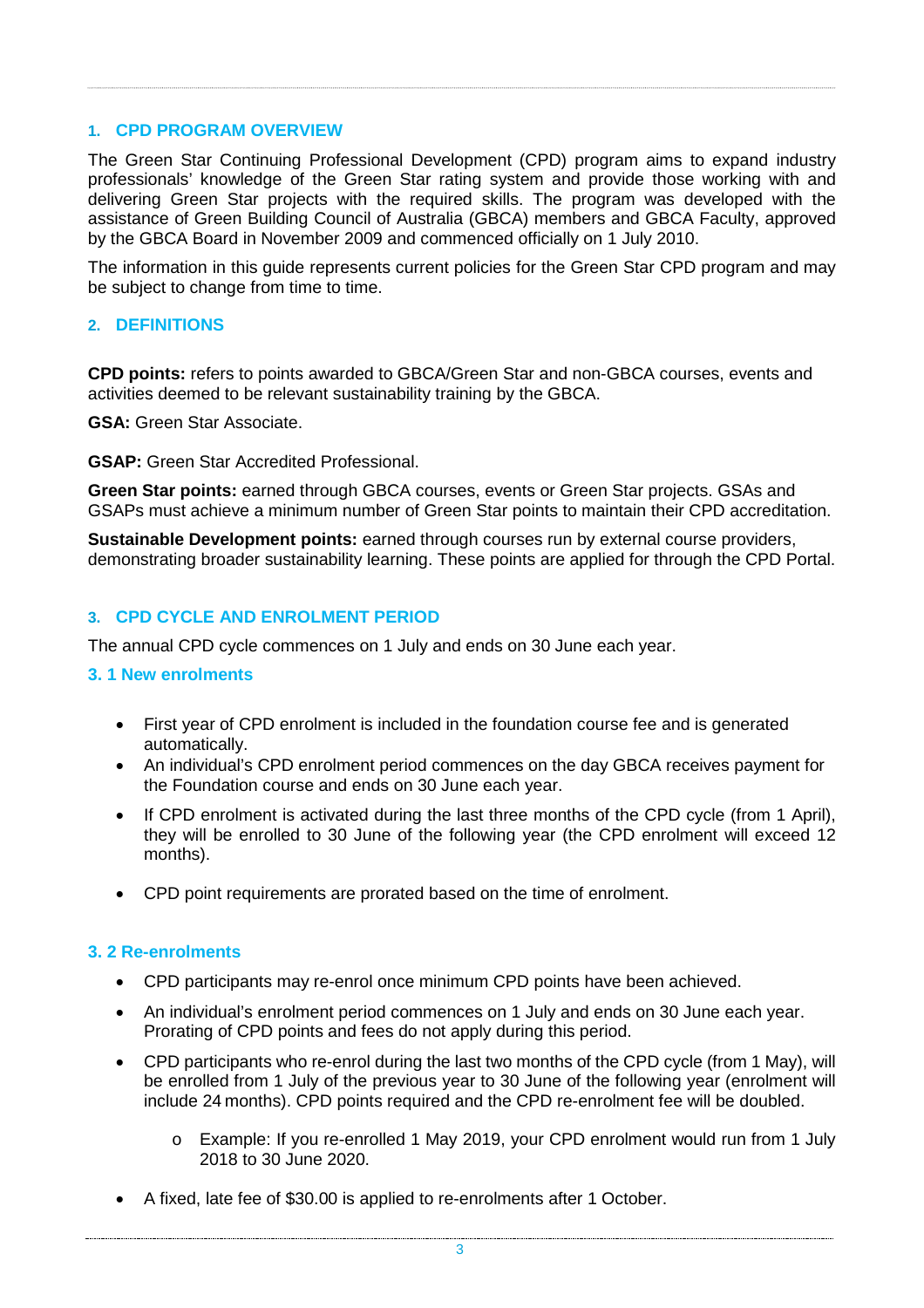## <span id="page-3-0"></span>**4. GREEN STAR QUALIFICATIONS[2](#page-3-2)**

## **4.1 Green Star Associate (GSA)**

To gain GSA qualification:

- 1. Attend Foundation course: Introduction day
- 2. Attend Foundation course: Advanced day on Green Star Design & As Built, Green Star Performance or Green Star – Communities

To maintain the Green Star Associate Qualification, CPD Participants need to do the following each year:

- 1. Collect 8 CPD points. At least four of their CPD points must be Green Star points. The remaining 4 CPD points can be sustainable development or Green Star points.
- 2. Renew the CPD enrolment.

## **4.2 Green Star Accredited Professional (GSAP)**

To gain GSAP qualification:

- 1. Attend Foundation course: Introduction day
- 2. Attend Foundation course: Advanced day on Green Star Design & As Built, Green Star Performance, or Green Star - Communities
- 3. Pass the GSAP exam within one year of attending the Foundation course

To maintain the GSAP qualification, CPD participants need to do the following each year:

- 1. Collect a minimum of 5 Green Star points
- 2. Collect the remaining 10 CPD points Sustainable Development or Green Star points
- 3. Renew the CPD enrolment

## <span id="page-3-1"></span>**5. TABLE OF ANNUAL CPD MAINTENANCE REQUIREMENTS FOR ALL QUALIFICATIONS**

| <b>Green Star</b><br>Qualification | <b>Minimum CPD points</b><br>required by annum     |
|------------------------------------|----------------------------------------------------|
|                                    |                                                    |
| <b>Green Star Associate</b>        | *Including a min of 4 Green<br><b>Start points</b> |
| <b>Green Star Accredited</b>       | 15                                                 |
| <b>Professional</b>                | *Including a min of 5 Green<br>Star points         |

\*CPD points exceeding the minimum Green Star point requirement can be earned as sustainable development points **Green Star points:** points earned through GBCA run courses, events or Green Star projects. GSAs and GSAPs must achieve a minimum number of Green Star points to maintain their CPD accreditation.

**Sustainable Development points:** points earned through courses run by recognised training partners that demonstrate a continued learning in broader sustainability education. Please note that the CPD requirements listed in table 5 are minimum standards. Individuals are encouraged to exceed the minimum CPD requirements to advance their Green Star and green building education further.

 $\overline{a}$ 

<span id="page-3-2"></span><sup>2</sup> All qualifications are based on a 12 month enrolment period.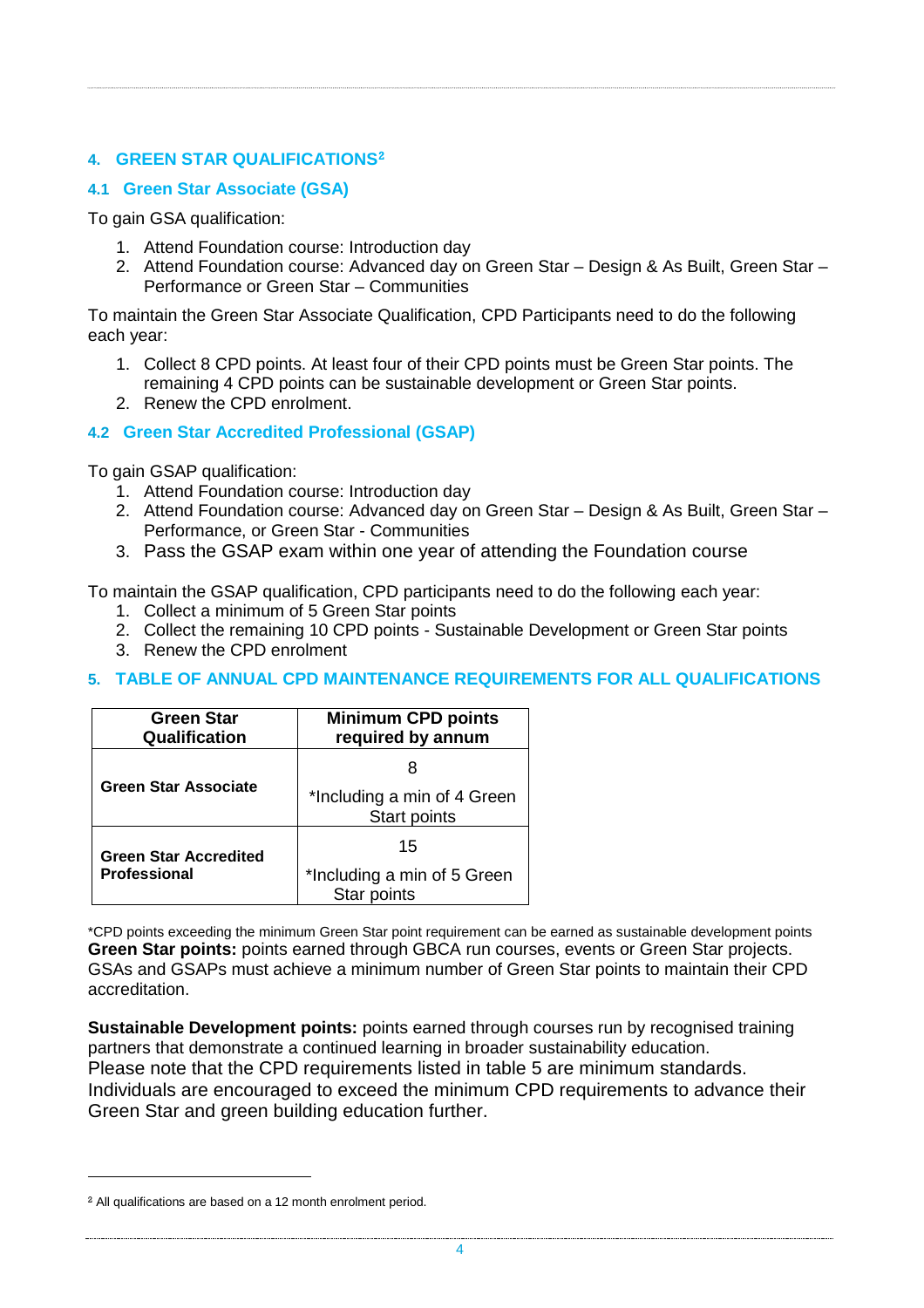# **CPD POINT ALLOCATION**

The table below shows indicative CPD point allocation and should be used as a guide only<sup>1</sup>.

| <b>GREEN STAR CPD POINTS</b>                                                                                                                                                                                                                                                       | <b>SUSTAINABLE CPD</b><br><b>POINTS</b>                                                                                                                                                                                                                                                                                                                                        |                                                                                                                                                                                                                                                                         |
|------------------------------------------------------------------------------------------------------------------------------------------------------------------------------------------------------------------------------------------------------------------------------------|--------------------------------------------------------------------------------------------------------------------------------------------------------------------------------------------------------------------------------------------------------------------------------------------------------------------------------------------------------------------------------|-------------------------------------------------------------------------------------------------------------------------------------------------------------------------------------------------------------------------------------------------------------------------|
| <b>GBCA Green Star Courses</b><br>& Events                                                                                                                                                                                                                                         | <b>Green Star Work</b>                                                                                                                                                                                                                                                                                                                                                         | <b>Non-GBCA Activities</b>                                                                                                                                                                                                                                              |
| <b>Green Star Courses</b><br>Face-to-face: 1 CPD point/hr<br>Online eLearning: 1 CPD points/hr <sup>1</sup><br><b>GBCA Events</b><br>Site Tours, FGL events: 1 CPD<br>point/hr<br>Transform: 10 CPD points<br>Green Building Day: 6 CPD points<br>Spotlight Seminars: 6 CPD points | <b>Participation in Green Star</b><br>project certifications <sup>2</sup><br>2 CPD points for the GBCA<br><b>Project Contacts</b><br>1 point per individual working on<br>a Green Star project or<br><b>Common Credits</b><br>(must contribute more than 50<br>hours $)^3$<br><b>Participation as a Green Star</b><br><b>Faculty member</b><br>2 CPD points/course<br>uncapped | Non-GBCA Courses <sup>4</sup><br>Face-to-face (conferences &<br>seminars): 1 CPD point/hour<br>(capped at 6 points per event)<br>Online eLearning: 1 CPD<br>point/hour <sup>1</sup><br><b>University and TAFE Courses<sup>5</sup></b><br>6 CPD points/completed subject |
| <b>Presenting/Facilitating</b><br>1 CPD point per event/ course<br><b>Site Tour Leaders</b><br>1 CPD point/ tour lead for Tour<br>leaders                                                                                                                                          | <b>Participation in Green Star</b><br>Assessments as an assessor<br>1 CPD point per assessment<br>per round uncapped<br><b>Participation in Green Star</b><br><b>Technical Working &amp;</b><br><b>Advisory Groups</b>                                                                                                                                                         | <b>Sustainable Site Tour</b><br>1 CPD point/site visit<br>(formal educational site tours)<br><b>Presenting/Facilitating</b><br>1 CPD point per hour per event/<br>course                                                                                                |
|                                                                                                                                                                                                                                                                                    | 1 CPD point per 6 month period<br>(must attend at least 2<br>meetings)                                                                                                                                                                                                                                                                                                         | <b>Authorship: Articles/Books</b><br>2 CPD points/article<br>6 CPD per book                                                                                                                                                                                             |

<span id="page-4-0"></span>1 GBCA reserves the right to allocate points to courses as deemed appropriate

-

<sup>2</sup> Based on estimated completion time

<span id="page-4-1"></span><sup>&</sup>lt;sup>3</sup> CPD points to be allocated by GBCA Green Star project contact after completion of project through the CPD portal. Points can only be awarded to team members who were part of the CPD program at the time of design review/ or certification

<span id="page-4-2"></span><sup>4</sup> For Green Star – Design & As Built projects, CPD points are available at both Design Review and final certification

For Portfolio projects, 1 CPD point available per individual asset within a Portfolio

<span id="page-4-3"></span><sup>5</sup> Courses are defined as educational training sessions with clearly defined learning outcomes and/or a learning assessment

<span id="page-4-4"></span><sup>&</sup>lt;sup>6</sup> Subject needs to be comprised of at least 10 hours of learning and include a learning assessment certificate as evidence. Capped at 6 points per subject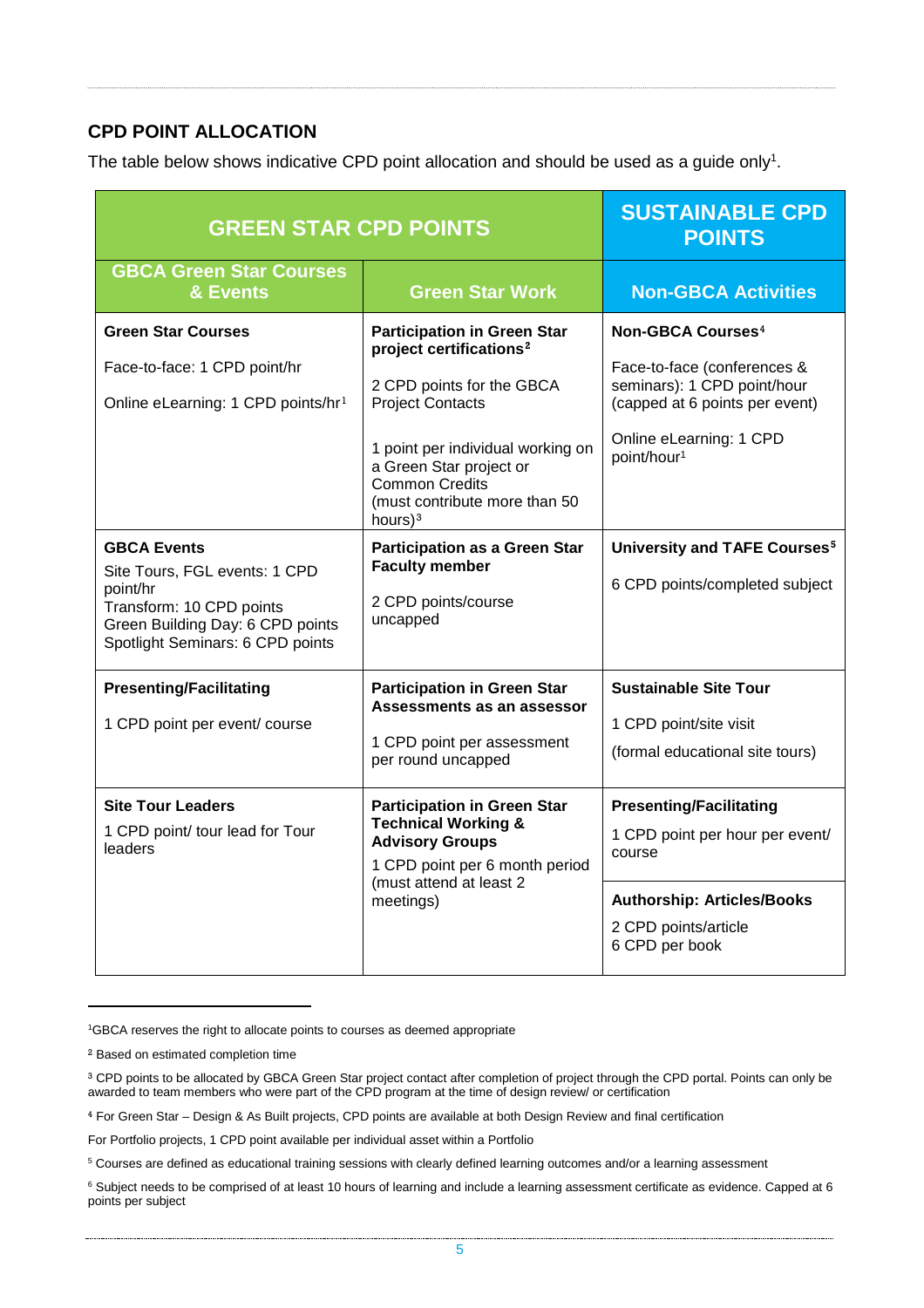## **5.1 Important clarifications**

- CPD points can't be claimed for the same activity within the same CPD enrolment period.
- If two activities happen simultaneously (e.g. presenting at a conference and attending the remaining time), points will be awarded for both presenting and participating in the activity.
- Decisions about the CPD point allocation for activities that sit outside the items listed above will be made at GBCAs discretion.
- 1 day events and courses are capped at 6 points per training course.
- Multi-day events/courses/university subjects are capped at 10 points per activity.

## **5.2 Education not recognised by the CPD Program**

Following activities will not be awarded under the CPD program:

- Reading articles in industry publications and journals
- Attending road shows, exhibitions and sales presentations
- Research activities
- Ad hoc site visits
- Project work that is not Green Star.

## <span id="page-5-0"></span>**6. NON-COMPLIANCE DURING THE CPD ENROLMENT PERIOD**

If CPD participants are unable to undertake the required CPD maintenance activities outlined in Section 4, the CPD participant will be deemed as non-compliant and not eligible to renew CPD membership. In this case, the Green Star qualification has lapsed, until a new enrolment is made.

Once the qualification has lapsed, CPD participants are restricted from using the entitlements outlined in Section 11. Participants will only be able to apply for a new enrolment from the 1 August. The time between qualification lapse and enrolment into the CPD program will show as a gap on GSAP/GSA certification. No CPD points can be accrued during this gap period.

If the time between qualification lapse and enrolment into the CPD program exceeds 24 months, the applicant will need to meet all eligibility criteria again before re-enrolling into the CPD program (see section 4).

## <span id="page-5-1"></span>**7. SPECIAL CIRCUMSTANCES**

The CPD enrolment period may be extended due to reasons of serious illness, parental leave and long service leave. The length of time granted will be based on the maximum leave time granted for these reasons, to a maximum of one year.

CPD participants applying for an extension will need to provide a letter from their employer (or by statutory declaration, if self-employed) and supporting documentation (e.g. doctor's certificate copy).

## <span id="page-5-2"></span>**8. CORPORATE CPD**

The GBCA offers corporate CPD membership to all GBCA member organisations. Corporate CPD membership will allow organisations to enrol an unlimited number of staff into the CPD program. At the time of enrolment a corporate CPD contact must be nominated. The corporate CPD contact is able to view the details of all staff who enrol under the organisation's CPD membership and their individual CPD point status in the "My Profile" section of the GBCA website.

If an organisation enrols during a running CPD cycle the organisation will pay a prorated enrolment fee based on the number of months until the commencement of next annual CPD period on 1 July. Refer to the GBCA website for current fees.

**Note:** *A CPD corporate fee is different from and separate to GBCA Membership fee*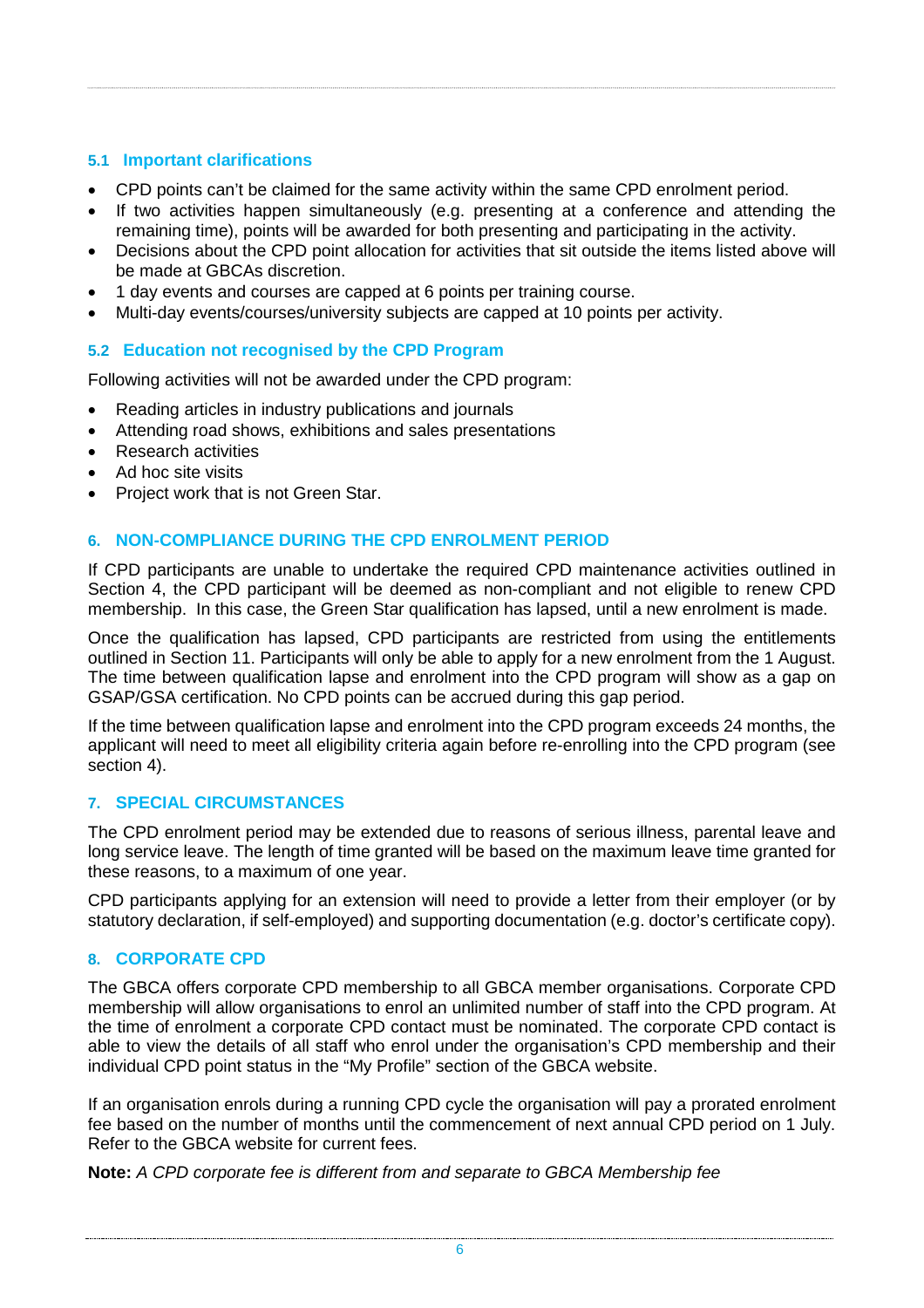#### <span id="page-6-0"></span>**9. CPD ENROLMENT**

#### **Individual CPD**

CPD participants are responsible for their individual CPD fee on an annual basis. The annual CPD fee will remain the same, no matter whether an individual holds one or multiple qualifications. Refer to the GBCA website for the current fee.

#### <span id="page-6-1"></span>**10. CPD AUDITS**

Documentation uploaded to the CPD portal for Sustainable Development points is periodically audited prior to approval or rejection by the GBCA.

If the GBCA requires any further documentation to be uploaded and this is not completed within the CPD enrolment period the system will automatically register the participant as being non-compliant (see section 8).

#### <span id="page-6-2"></span>**11. RECOGNITION OF YOUR QUALIFICATION**

#### **11.1 Green Star Associate (GSA) 11.1.1 GSA logo**

GSAs are entitled to use the title 'Green Star Associate' on their business card, email signature or written documents while they are enrolled in the program.



#### **11.2 Green Star Accredited Professional (GSAP) 11.2.1 GSAP logo**

A GSAP logo will be available for use by the individual GSAP only (this is not a company award and cannot be attributed to the company) while they are enrolled in the program.